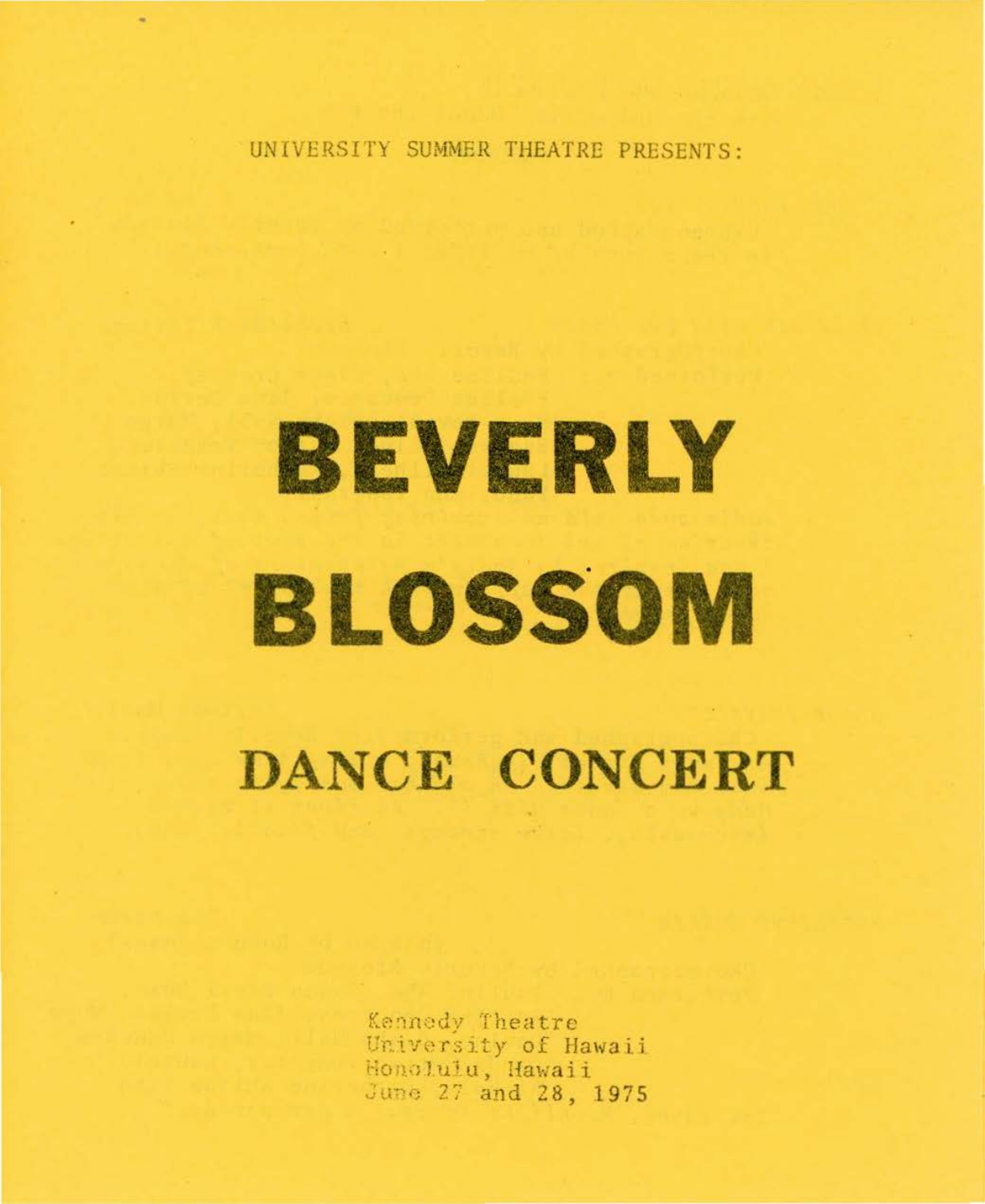# BEVERLY BLOSSOM DANCE CONCERT With the University Dance Theatre

### PROGRAM

*I LOOK* BACK , •• *<sup>I</sup> .. .* J. S. Bach Choreographed and performed by Beverly Blossom *"In the autumn of my* life <sup>~</sup>*I look* back <sup>~</sup>*but .. . I ... "* 

*AN AFFAIR WITH THE DANCE* Drums/Bach/Tarrega

Choreographed by Beverly Blossom Performed by: Pauline Abe, *Diane* Crowley, Evelina Deocares, Jana Devine, Moya Devine, Diahn Nall, Margo Sancken, Linda Sutton Veugeler, Laurel Wilhelm, Katherine Shizue<br>Yano, Ann Yonezaki

"Rodin once told an inquiring friend that, in his *theorie s of art 'movement i s the soul of all things .* ' *I was inspired by Rodin fs watercolors of dancers made during the 'affair with the dance' of his later years. "* 

*BLACK TRAVELER* Cartoon Music

Choreographed and performed by Beverly Blossom *nAt Henry Street Playhouse , a long time ago , I came into the studio. An old hat was lying there; I made up a dance with it. At first it seemed* interesting, later strange, and finally funny."

*:-tOONLIGHT SONATA* Beethoven

(played by Robert James) Choreographed by Beverly Blossom Performed by: Pauline Abe, Susan Karyl Boxx, Evelina Deocares, Jana Devine, Moya Devine, Diahn Nall, Margo Sancken, Linda Sutton Veugeler, Laurel<br>Wilhelm, Katherine Shizue Yano "The dance, Moonlight Sonata: a paraphrase."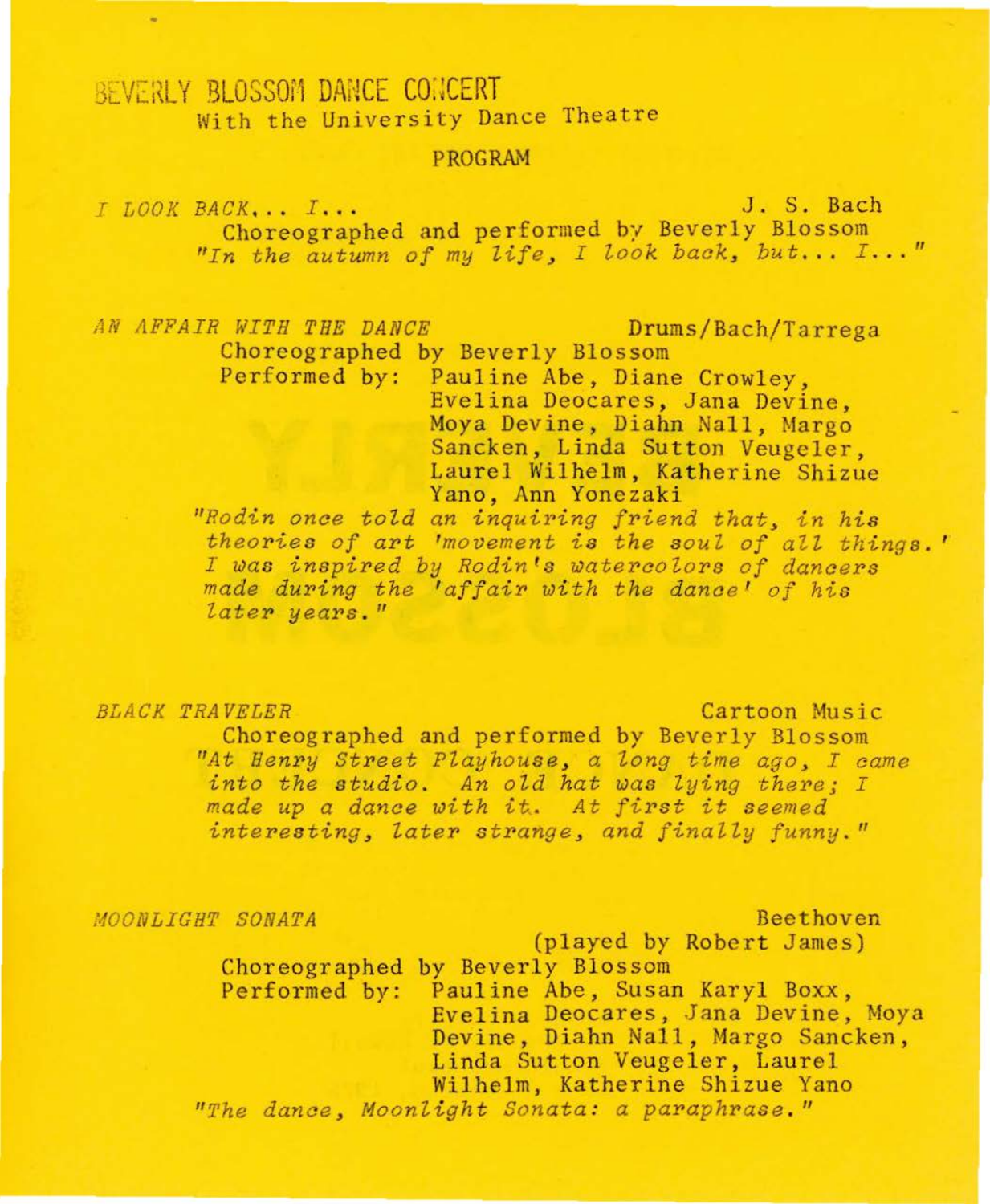*SATURDAY PIECE* The 0hio Players Choreographed by Beverly Blossom, assisted by the Saturday Improvisation Group. Performed by: Roland Aber, Myra Aranita, Yvonna Balfour, Eunice De Mello,<br>Carey Erickson, Mary Ann Masuda,<br>Diahn Nall, Richard Vyse

"Whatever happened: that's the dance."

*LINEAR DESCENT* 

Patrick Castle Choreographed and performed by Jana Devine

Choreographed and performed by Jana Devine<br>
"To the late Sharon Argo... whom I came to know *too Za te .* "

## 15 MINUTE INTERMISSION

 $KITSCH: A Bicentennial Piece*$ 

*(\*not commissioned by anybody)* 

Grand Musick/The O.J.'s/Ravel *First performed in Illinois on February 22, 1975, as a aelebration of George Washington ' s 243rd birthday*.<br>Choreographed by Beverly Blossom

Performed by: Pauline Abe, Roland Aber, Anne Bach, Beverly Blossom, Michael Blossom, Susan Karyl Boxx , Diane Crowley, Jana Devine, Moya Devine, Eve lina Deocares, Carey Erickson, Diahn Nall, Pablo Pagaduan, Margo<br>Sancken, Linda Sutton Veugeler, Richard Vyse, Laurel Wilhelm, Ann Yonezaki, Katherine Shizue Yano

> Speakers: Frank Clare, Leo Jones Drummers: Andres Libed, Clayton Nakamura Piccolo: Garret Zane Photographs of people: Diane Arbus Slides: Jerry Warmbier